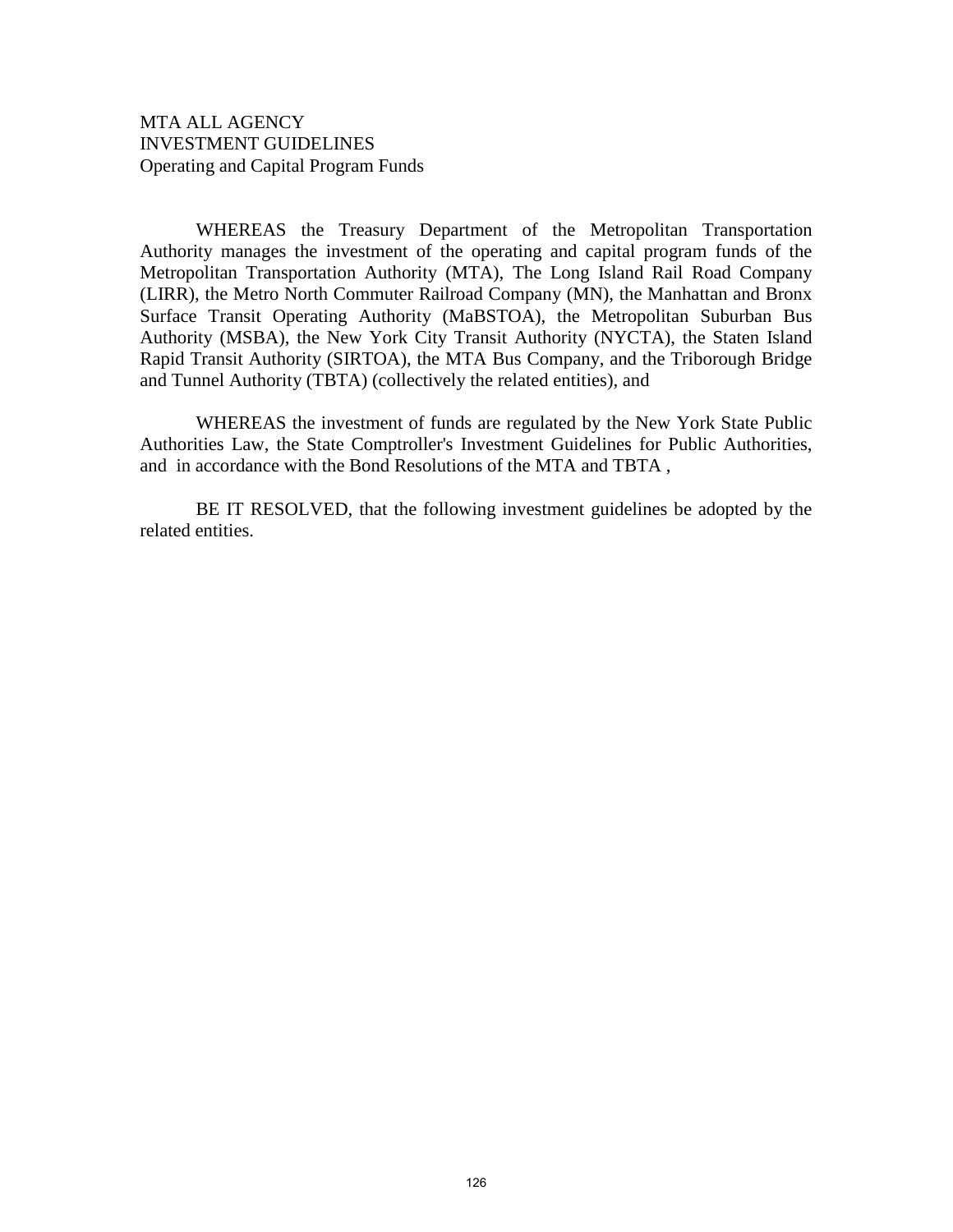#### I. GENERAL GUIDELINES

- 1. The MTA Treasury Department (Treasury) shall be responsible for the execution and management of all operating and capital program investment activity for each of the related entities. The Treasury Department will report to the Chief Financial Officer. The following guidelines do not apply to investments of MTA First Mutual Transportation Assurance Corporation and MTA's defined benefit pension plan – these funds are subject to separately established guidelines. All investment decisions will meet the following requirements:
	- a. Safeguard the Investment Principal.
	- b. Meet expected cash flow requirements.
	- c. Maximize yield.
- 2. Federal Statutory Requirements, New York State Statutory Requirements, and Bond Resolutions of the related entities supercede these guidelines.
	- a. Federal Statutory requirements include compliance with any existing or future statute or administrative ruling that may affect the tax-exempt status of related entities' debt.
	- b. New York State statutory requirements include, but are not limited, to the following sections:
		- i. Public Authorities Law Sections 1265(4) (MTA), 1204(19) (Transit Authority) and 553(21) (TBTA)
		- ii. Public Authorities Law Section 2925 Investment of funds by public authorities and public benefit corporations; general provisions
		- iii. State Finance Law Article 15 EXCELSIOR LINKED DEPOSIT ACT
- 3. Authorized Investment Obligations will be limited to the following:
	- a. obligations of the state or the United States government,
	- b. obligations the principal and interest of which are guaranteed by the state or the United States government,
	- c. certificates of deposit of banks or trust companies in this state, secured, if the authority shall so require, by obligations of the United States or of the state of New York of a market value equal at all times to the amount of the deposit,
	- d. banker's acceptances with a maturity of ninety days or less which are eligible for purchase by the federal reserve banks and whose rating at the time of purchase is in the highest rating category of two nationally recognized independent rating agencies, provided, however, that the amount of banker's acceptances of any one bank shall not exceed two hundred fifty million dollars,
	- e. obligations of any bank or corporation created under the laws of either the United States or any state of the United States maturing within two hundred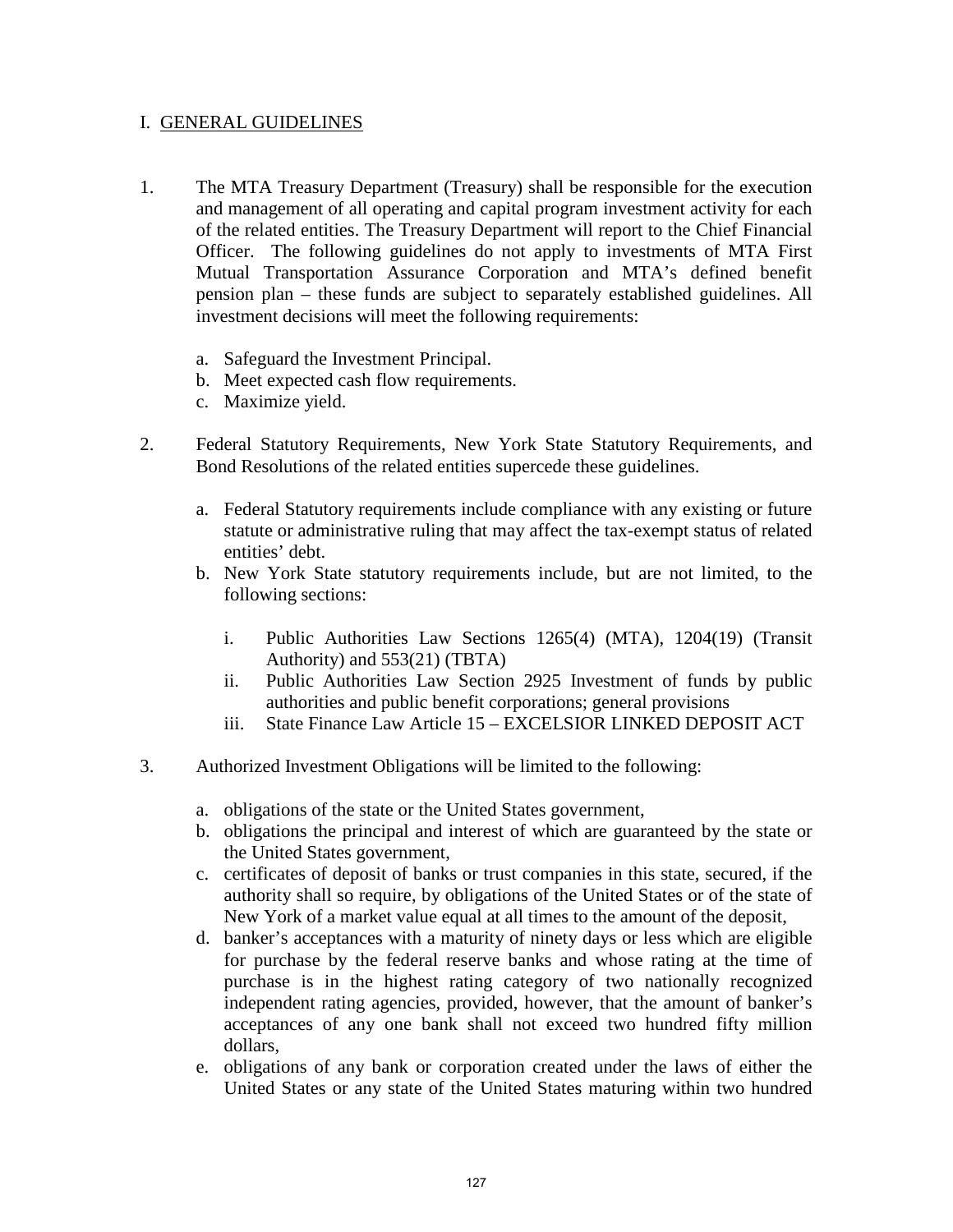seventy days, provided that such obligations receive the highest rating of two nationally recognized independent rating agencies and, provided further, that no more than two hundred fifty million dollars may be invested in such obligations of any one bank or corporation,

- f. as to any such moneys held in reserve and sinking funds, other securities in which the trustee or trustees of any public retirement system or pension fund has the power to invest the monies thereof pursuant to article four a of the retirement and social security law, each such reserve and sinking fund being treated as a separate fund for the purposes of article four a of the retirement and social security law,
- g. notes, bonds, debentures, mortgages and other evidences of indebtedness, issued or guaranteed at the time of the investment by the United States postal service, the federal national mortgage association, the federal home loan mortgage corporation, the student loan marketing association, the federal farm credit system, or any other United States government sponsored agency, provided that at the time of the investment such agency or its obligations are rated and the agency receives, or its obligations receive, the highest rating of all independent rating agencies that rate such agency or its obligations, provided, however, that no more than two hundred fifty million dollars or such greater amount as may be authorized for investment for the state comptroller by section ninety-three of the state finance law may be invested in the obligations of any one agency,
- h. general obligation bonds and notes of any state other than the state, provided that such bonds and notes receive the highest rating of at least one independent rating agency, and bonds and notes of any county, town, city, village, fire district or school district of the state, provided that such bonds and notes receive either of the two highest ratings of at least two independent rating agencies,
- i. mutual funds registered with the United States securities and exchange commission whose investments are limited to obligations of the state described in paragraph (a) of this subdivision, obligations the principal and interest of which are guaranteed by the state described in paragraph (b) of this subdivision, and those securities described in paragraph (h) of this subdivision and that have received the highest rating of at least one independent rating agency, provided that the aggregate amount invested at any one time in all such mutual funds shall not exceed ten million dollars, and, provided further, that the authority shall not invest such funds, accounts or other monies in any mutual fund for longer than thirty days,
- j. financial contracts in a foreign currency entered into for the purpose of minimizing the foreign currency exchange risk of the purchase price of a contract with a vendor chosen through competitive process for the acquisition of capital assets for the benefit of the capital program of the Triborough Bridge and Tunnel Authority or either the transit or transportation capital programs, and
- k. repurchase agreements with any dealer or bank, which agreement is secured by any one or more of the securities described in clauses (a), (b) or (g) above,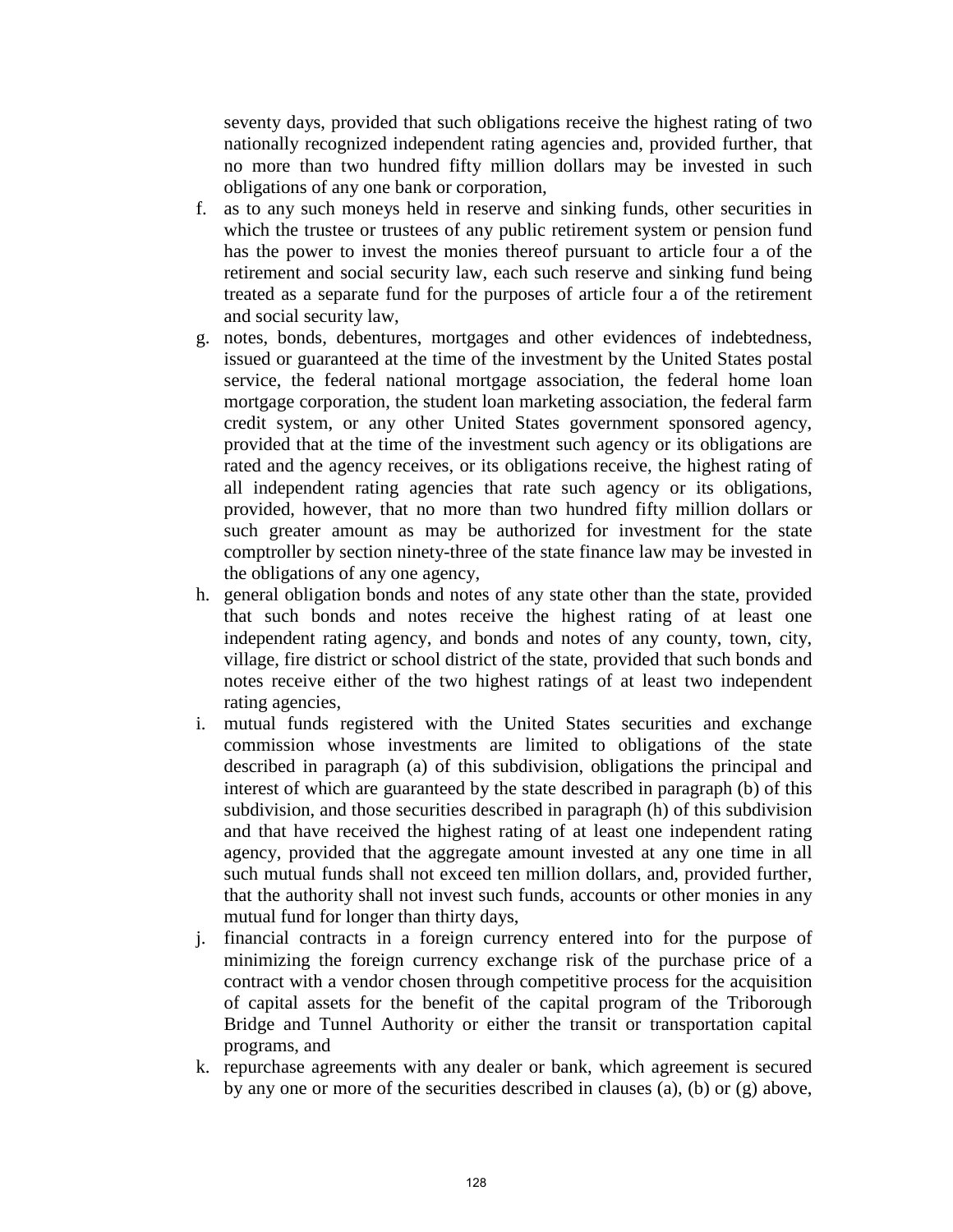which securities shall (A) at all times have a market value of not less than the full amount held or invested pursuant to the agreement and (B) be delivered to a Bank as defined in clause (i) or (ii) of the definition thereof, as custodian, that is independent from the dealer or bank with whom the repurchase agreement is executed.

- 4. Bank shall mean any (i) bank or trust company organized under the laws of any state of the United States of America, (ii) national banking association, (iii) savings bank or savings and loan association chartered or organized under the laws of any state of the United States of America, or (iv) federal branch or agency pursuant to the International Banking Act of 1978 or any successor provision of law, or domestic branch or agency of a foreign bank which branch or agency is fully licensed or authorized to do business under the laws of any state or territory of the United States of America.
- 5. Trading Authorization The board delegates to the Chairman the power to authorize certain individuals to buy and sell securities and enter into investment agreements on behalf of the related entities. The trading authorization will take the form of attachment A to these guidelines.
- 6. Investment Limitations All dollar limitations for investment will be based on the original cost of the investment including accrued interest purchased at the time of investment.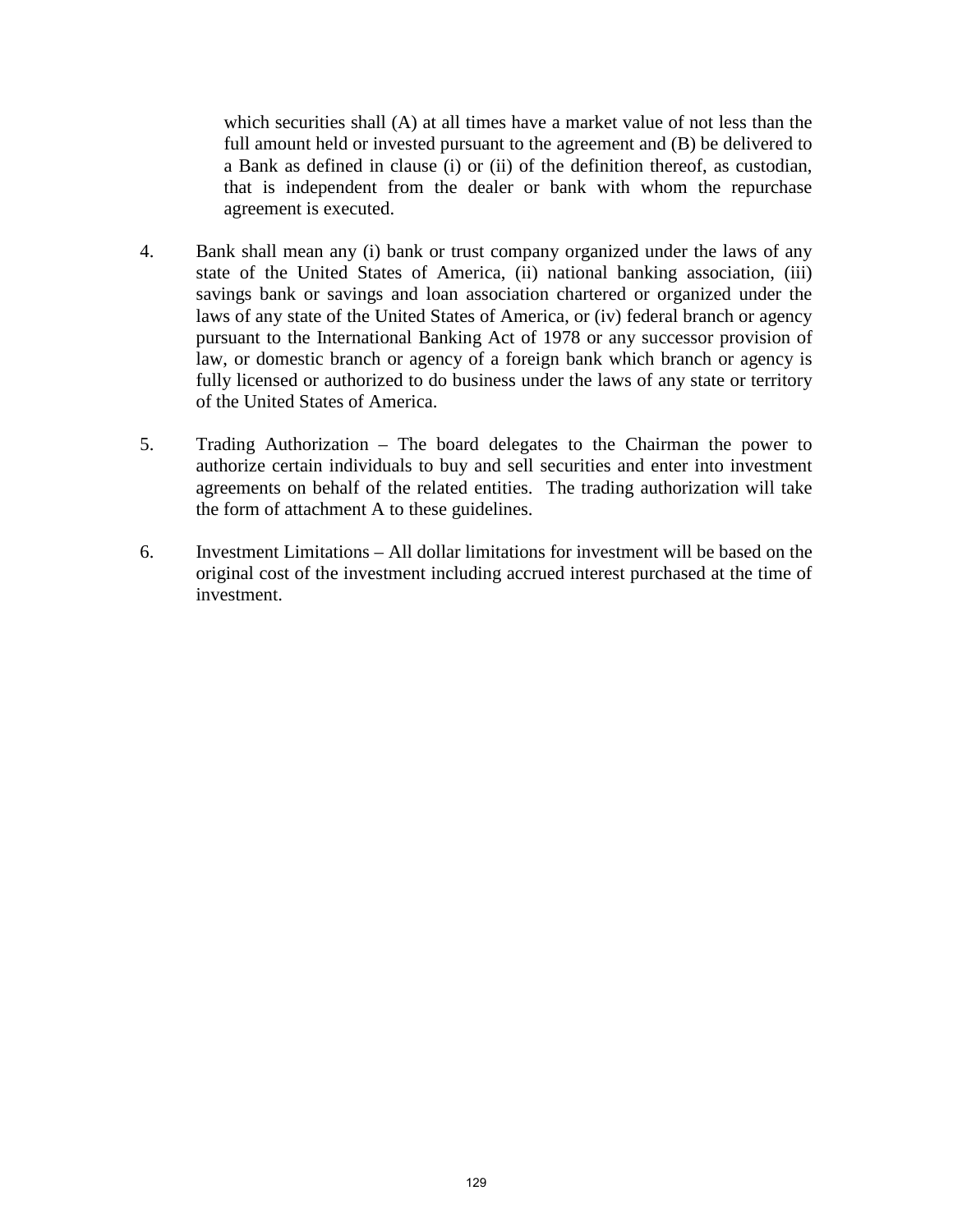# II. CUSTODIAN

- 1. All Investment Obligations and collateral is to be held by a custodian who is not a party to the Investment Obligation.
- 2. A custodian must meet one of the following three criteria:
	- a. A bank as the term is defined in either clauses (i) or (ii) in section I.4 of these guidelines, and which the MTA Board has adopted a resolution establishing the bank as a depository of the MTA or any of its related entities.
	- b. A bank appointed as a trustee under a specific MTA board resolution.
	- c. A bank designated as a trustee by an authorized officer who has been delegated the authority by the MTA Board to appoint a custodian as part of a specific transaction.
- 3. Each bank acting as a custodian, except for a custodian established for a specific transaction, must have the following capabilities;
	- a. Daily electronic reporting of all investment and cash activity,
	- b. Acceptance of electronic instructions to buy, sell, deliver or receive securities,
	- c. Acceptance of electronic instructions to transfer funds, and
	- d. Electronic Access to current Investment Inventory position statements.
- 4. The Treasury Department will maintain at least \$100 million of its portfolio (subject to cash flow requirements) with a separate emergency custodian bank. The purpose of this deposit is in the event that the MTA's main custodian cannot execute transactions due to an emergency outside of the custodian's control, the MTA has an immediate alternate source of liquidity. Securities held in the separate emergency custodian bank are subject to the following conditions;
	- a. The securities will be included in the MTA portfolio, and
	- b. All security activity in the emergency custodian bank will be governed by these guidelines.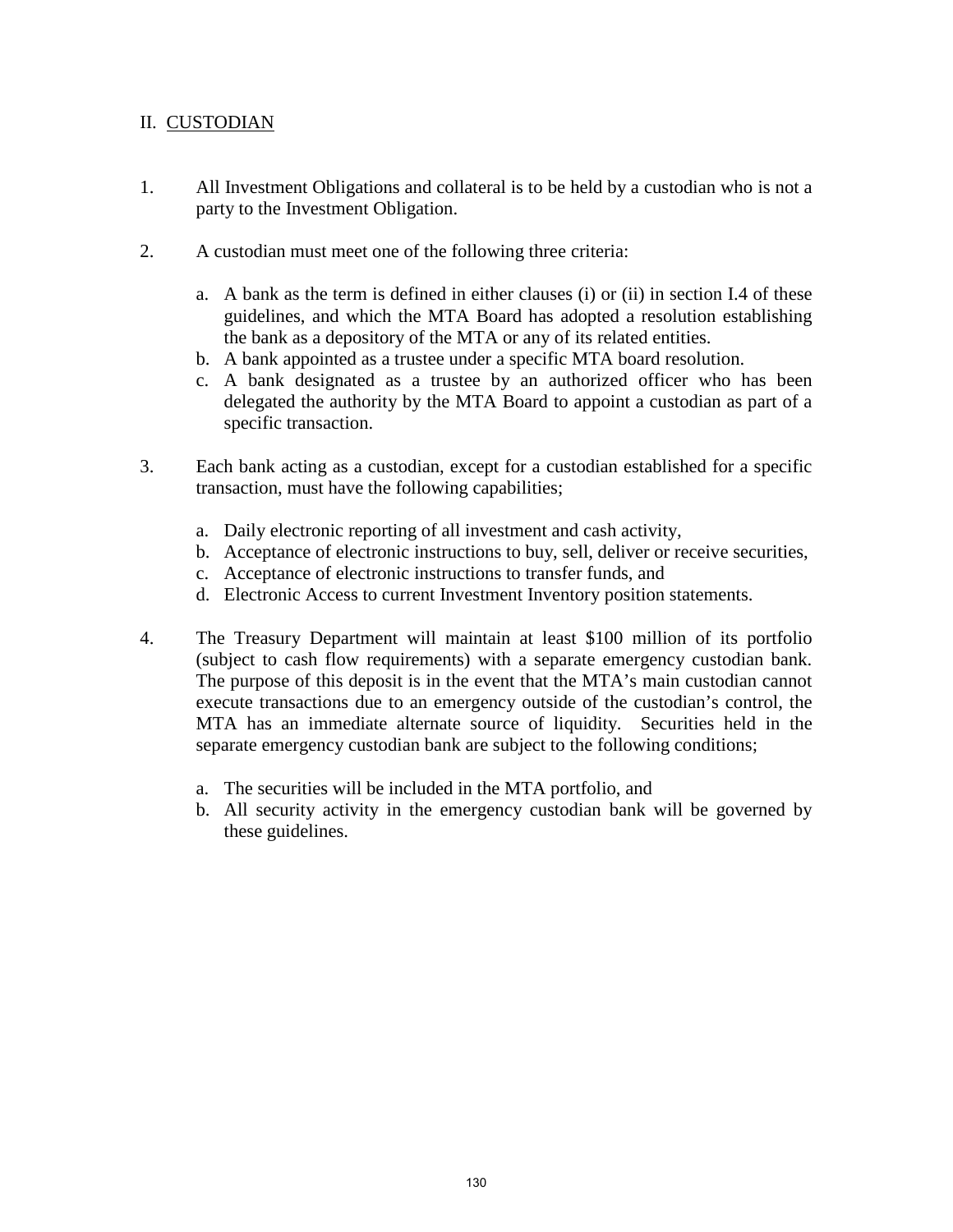#### III. REPURCHASE AGREEMENTS

- 1. An executed Master Repurchase Agreement, approved as to form by the MTA General Counsel, must be executed between the dealer or bank and the MTA. The Director of Treasury is authorized to execute the agreement on behalf of the related entities.
	- a. A dealer must be listed on the "LIST OF THE GOVERNMENT SECURITIES DEALERS REPORTING TO THE MARKET REPORTS DIVISION OF THE FEDERAL RESERVE BANK OF NEW YORK", published by the Federal Reserve Bank of New York.
	- b. Agreements currently signed with firms meeting the requirements contained in the current Investment Guidelines will remain in effect.
- 2. The market value of the collateral must at all times be not less than the principal amount of the repurchase agreement plus the accrued interest of the repurchase agreement. MTA Treasury will use as its primary source its mark-to-market report based upon the prior day closing prices.
	- a. A mark- to- market of the collateral will be done each morning. The market value will include the accrued interest on the collateral securities.
	- b. For repurchase agreements having a term of more than 1 business day, if the market value of the collateral is less than 102%, rounded to the nearest 1%, additional collateral must be delivered to the MTA's custodian.
	- c. For the purpose of the mark- to- market calculation, the market value for all repurchase agreements with any one dealer, having a maturity of more than 1 business day, may be aggregated against the total collateral requirement for all of the repurchase agreements, having a maturity of more than 1 business day, with the one dealer.
	- d. The Treasury Department may waive the requirement for additional collateral if the amount of additional collateral is less than \$100,000.00 and the market value, as determined in the daily mark to market referred to in subsection (a) of this section, of the collateral held by the MTA's custodian is greater than the sum of the principal amount of the repurchase agreement plus the accrued interest of the repurchase agreement.
	- e. On the purchase date, which is the date on which the repurchase agreement is entered into, the Treasury Department will test a minimum of 20% of the repurchase agreements to ensure that the collateral being delivered is sufficient for the repurchase agreement.
	- f. For overnight, including weekends and holidays, repurchase agreements, the Treasury Department will be responsible for monitoring dealer performance and will take corrective action with regard to chronic problems. Such corrective action will consist of notifying in writing the dealer who has developed a pattern of not providing adequate collateral. If the problem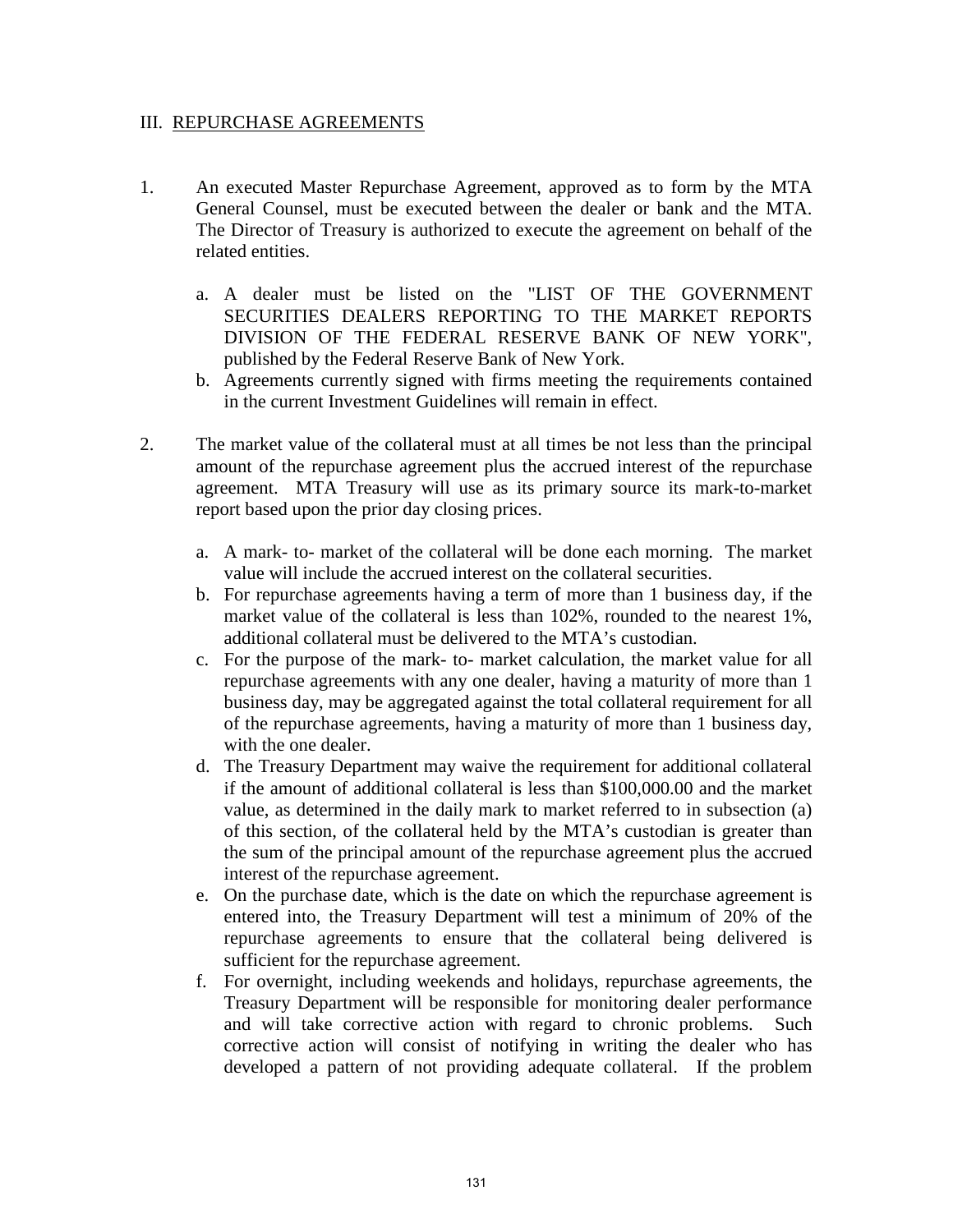persists, the Treasury Department will discontinue doing business with the dealer.

- g. For repurchase agreements longer than overnight, including weekends and holidays, the Treasury Department will contact any under collateralized dealer and require additional collateral or the return of cash as required in the written repurchase agreement. Request for additional collateral should be made by 10:00AM.
- i. In the event of a dispute, a revised mark-to-market report may be used based upon current day pricing provided by a 3rd party, such as Bloomberg LLP. Documentation for such a revised report will consist of a screen pricing out of each collateral security at the current bid price plus the accrued interest on the collateral security.

Nothing in these guidelines prohibit entering into 3rd party repurchase agreements if the custodian meets the above criteria and all segregation requirements for the MTA funds are maintained.

- 3. Dealer limits for repurchase agreements are to be determined by a tier level based on a firm's capital.
	- a. The tier levels are: 1st Tier \$1,000.0 million or more in capital 2nd Tier \$200.0 to \$999.9 million in capital 3rd Tier Less than \$200.0 million in capital
	- b. Capital will be defined as the sum of the firm's equity plus subordinated longterm debt. If the dealer is a wholly owned subsidiary of another dealer, and is included in a consolidated balance sheet of the parent broker, the parent's capital will be the basis for determining the capitalization. If the parent organization is not primarily a dealer/broker type of firm, but does have a major portion of its revenues generated by other than security type transactions, the parent's capital will not be included. This would exclude firms owned by insurance companies, and other non security investment institutions. Only audited financial statements will be used for determining the firm's capital.
		- i. Capital for a bank or dealer owned by a bank shall mean the bank's equity only.
		- ii. The capital of those holding companies which are foreign based cannot be applied for the purpose of determining capitalization except and unless the holding company has provided an unconditional guarantee in writing and any necessary supporting documents in a form acceptable to the MTA General Counsel against any losses incurred as a result of the domestic subsidiary being unable to fulfill its Contractual Obligations with the MTA.
		- iii. Only audited financial statements will be used for determining a firm's capital.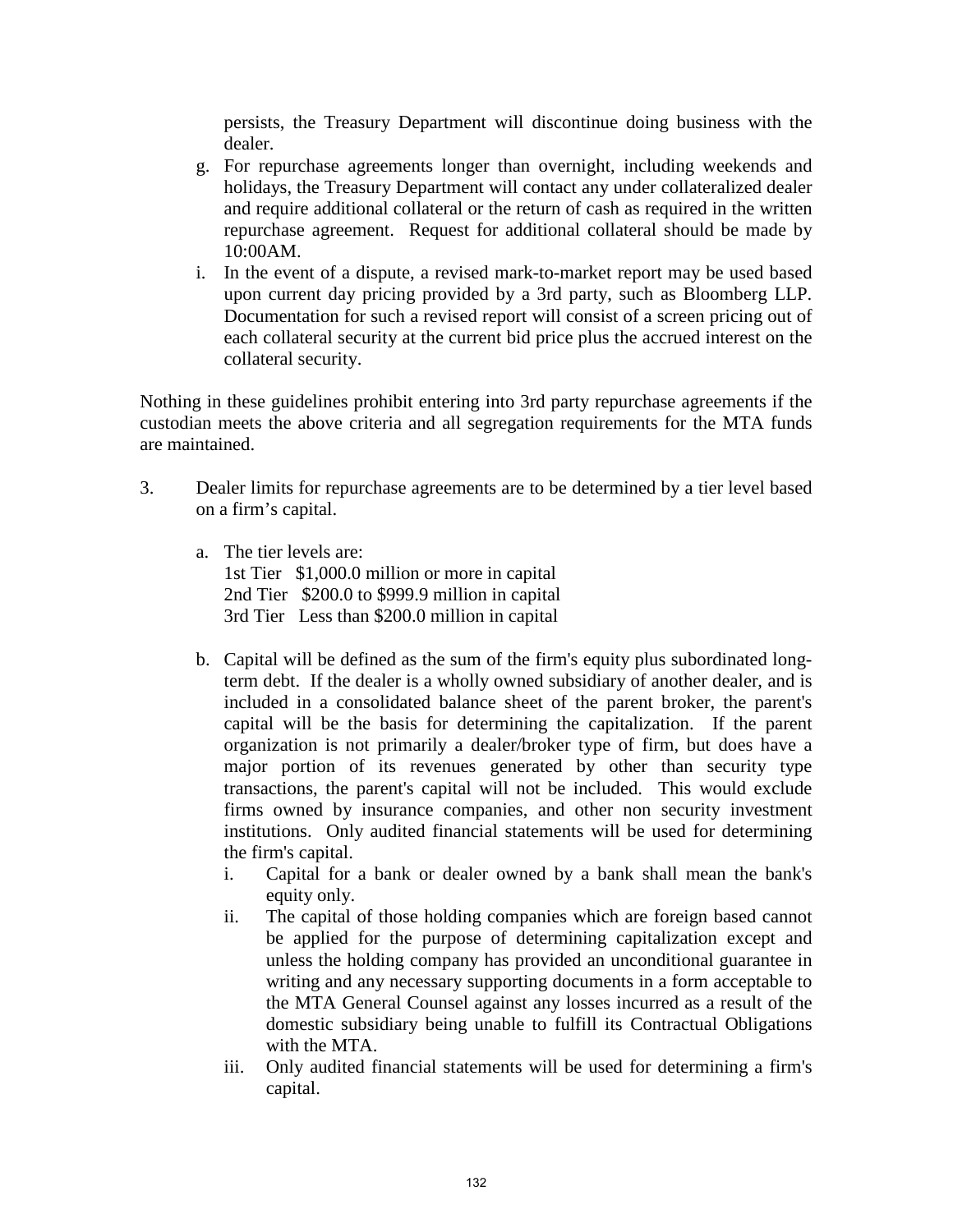c. The total maximum exposure for repurchase agreements to any Dealer/Banks will be limited by Tier as follows for any one day:

 1st Tier \$300.0 million 2nd Tier \$250.0 million

3rd Tier amount of firm's capital

- 4. Investment in repurchase agreements will be further governed by the following operational requirements:
	- a. The Treasury Department will maintain a record of the results of its monitoring of overnight repurchase agreement collateral for each dealer.
	- b. All repurchase agreements shall be in the form of cash versus delivery.
	- c. The MTA Treasury Department will determine the final maturity of repurchase agreements based upon cash needs of the Authority.
	- d. A minimum of three solicitations will be made prior to the awarding of any repurchase agreement. The award of the investment will be made in order of the highest yields, and in accordance with the exposure constraints established in Section III.3. A written record of the quotes received and awards made will be maintained by the Treasury Department.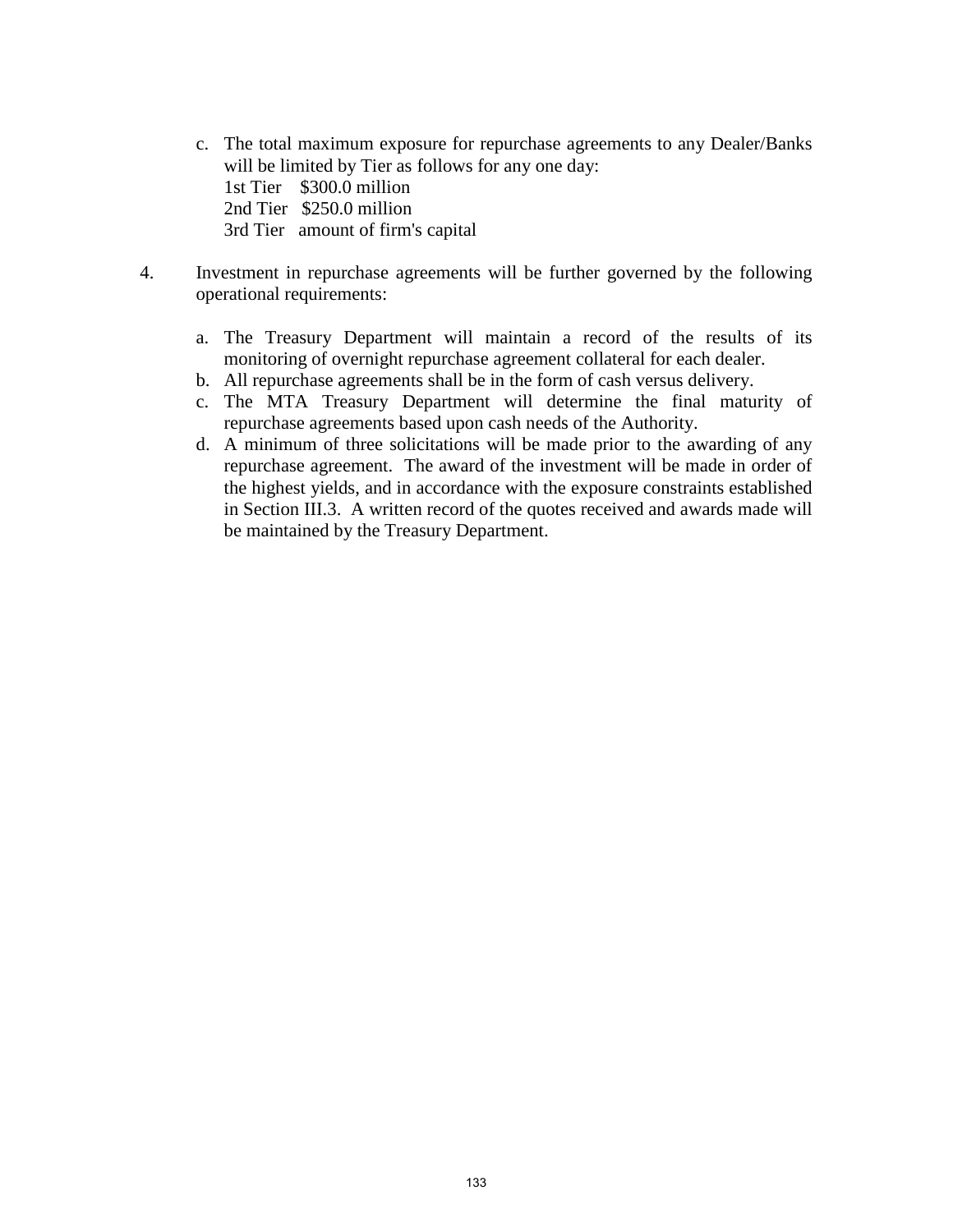### IV. SECURITY PURCHASES AND SALES

- 1. The direct purchase of investment obligations securities covers the purchase of securities listed in sections I.3.a, b, d, e, g and h above.
- 2. All securities will be delivered to a designated MTA Custodian against cash payment. Delivery instructions will be sent to the MTA Custodian electronically or via telecopied letter signed by an authorized signer
- 3. A minimum of three (3) bids or offers will be solicited for direct purchases or sales of securities. The award will be based on lowest cost for purchases or highest price for sales. A written record of the quotes received will be maintained by the Treasury Department.
- 4. Nothing in this section prohibits the use of electronic trading screens, provided that the requirements of III.2 and III.3 are met.
- 5. The authority may participate directly in US Treasury government security auctions. This participation takes the form of placing an order through one of the dealers listed on the "LIST OF THE GOVERNMENT SECURITIES DEALERS REPORTING TO THE MARKET REPORTS DIVISION OF THE FEDERAL RESERVE BANK OF NEW YORK", published by the Federal Reserve Bank of New York. The award of securities is determined by the results of the auction process, and is based on the rates received and the amount of securities offered for sale. The pricing results of the auction are published, and such published notices will be included in the record of the trade.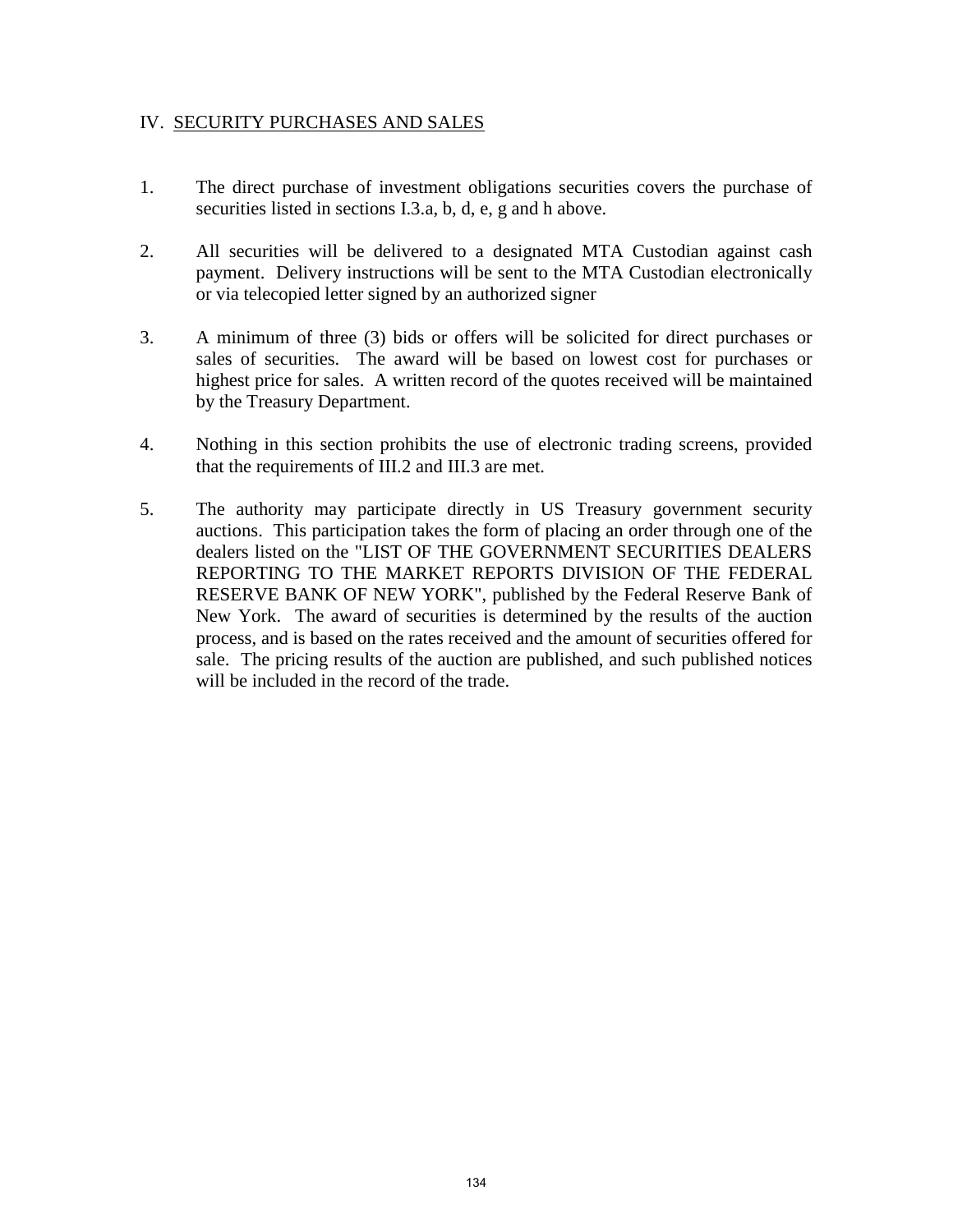### V. REPORTING REQUIREMENTS

- 1. The Treasury Department will prepare reports as scheduled by the Finance Committee's work plan, investment reports covering the investment activity of all MTA Treasury Department funds. These reports will contain a detailed listing of all broker activity for the period. A listing of dealers with whom the MTA does repurchase agreements including limits set for each broker, will also be included.
- 2. An annual investment report shall be submitted to the Finance Committee consisting of the following:
	- a. Investment Guidelines and amendments to those guidelines since the last report, and an explanation of the guidelines and amendments.
	- b. Investment income for the year.
	- c. List of total fees, commissions or other charges paid to each investment banker, broker, agent, dealer, custodian bank and adviser rendering investment associated services to the MTA.

Following receipt of approval of the Board, copies of the annual report shall be submitted to:

- 1. State Division of the Budget
- 2. State Department of Audit and Control
- 3. State Senate Finance Committee
- 4. Assembly Ways and Means Committee
- 5. Independent Authority Budget Office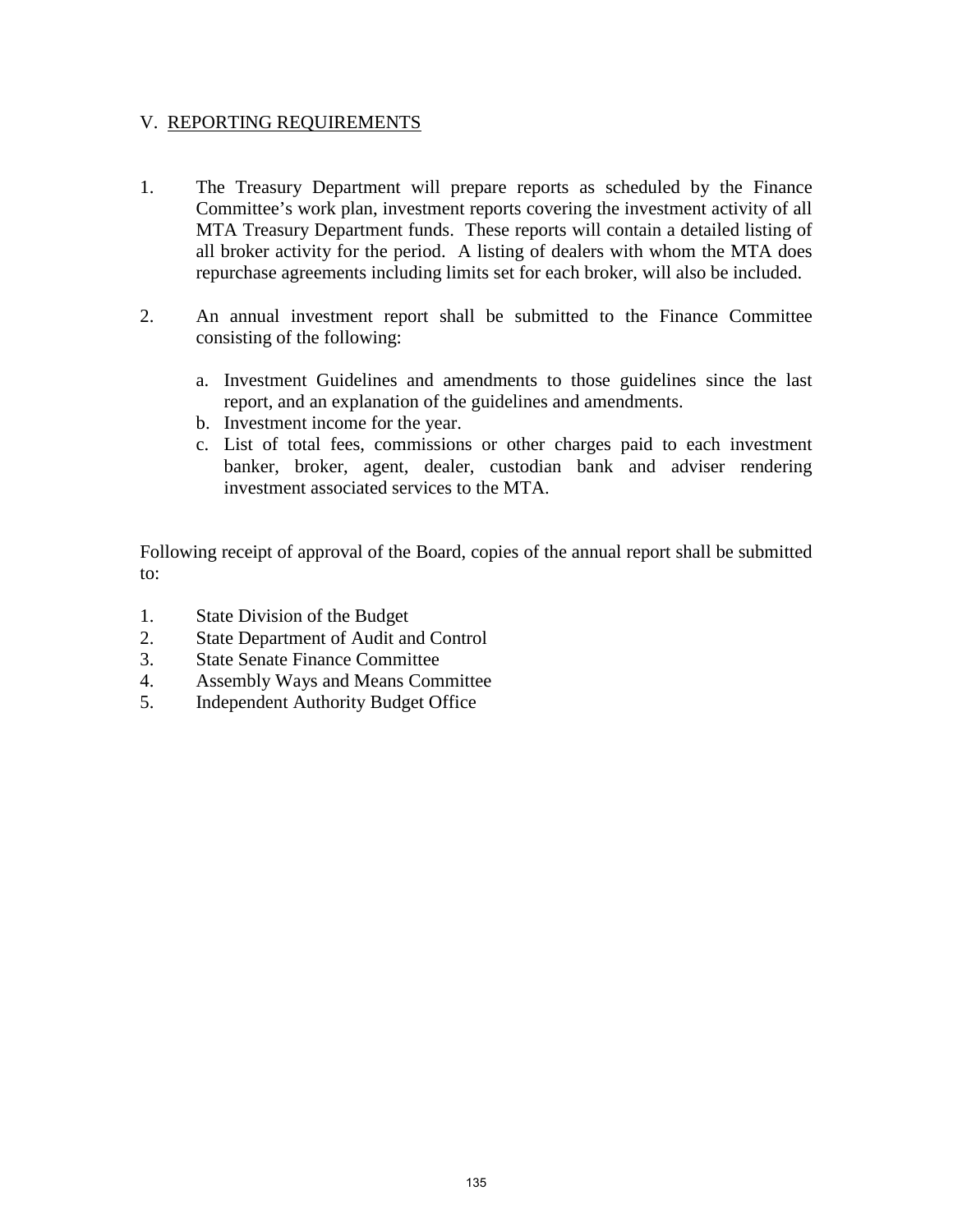### VI. PORTFOLIO MANAGERS

- 1. Due to the various portfolio requirements of the MTA, it may be advantageous to structure a specific portfolio and contract with outside portfolio managers for the management of these funds. The awarding of a portfolio management contract will be controlled by the MTA's procurement policy covering personal services contracts. The criteria for awarding these contracts will include, but not limited by, the following provisions:
	- a. Experience of the portfolio manager.
	- b. Concepts and ideas for the management of the funds, including the identification of an appropriate benchmark for the portfolio.
	- c. The ability to provide regular and timely reports, consistent with internal reporting requirements of the MTA All Agency Investment Guidelines.
	- d. Fees.
	- e. Capitalization and financial strength of the firm.
- 2. Each portfolio manager will be required to operate within the structure of these guidelines except for the reporting requirement of competition with regards to the purchase and sale of securities. This exception is made because it would be impossible to monitor compliance. In addition, an outside manager would also have to comply with the following:
	- a. All transactions will be made from an MTA controlled Custody Account on a cash vs. delivery basis.
	- b. All Bank Statements and Broker advices will be mailed to the Comptroller for the MTA.
	- c. The MTA will designate to the custodian the representatives of the portfolio manager authorized to conduct business on behalf of the MTA.